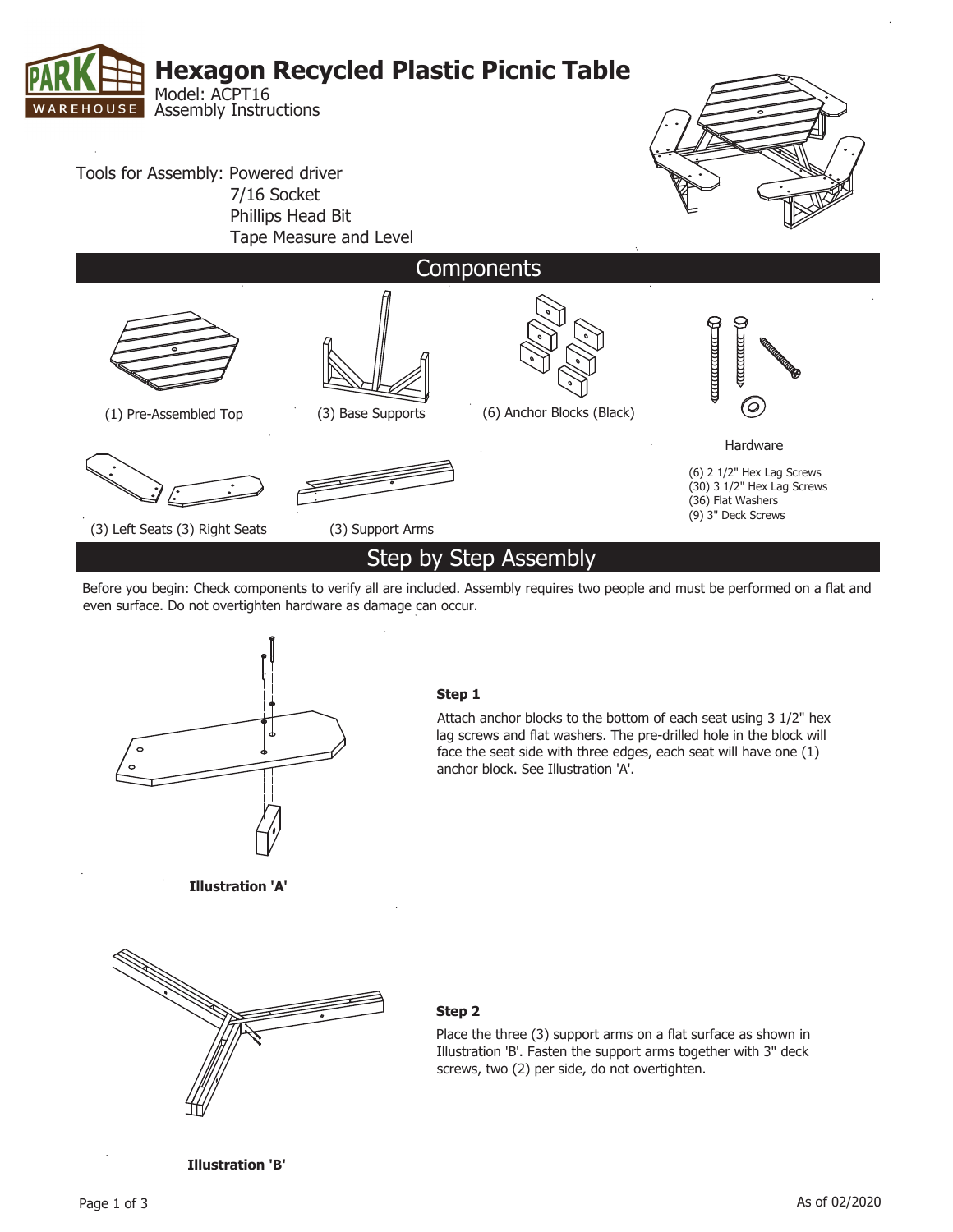# Step by Step Assembly Continued



## **Step3**

The three (3) base support legs are rotated for shipping purposes. A single deck screw is pre-installed, rotate the leg 90 degrees and align the pre-drilled holes. Secure the leg with a supplied deck screw. See Illustration 'C'. Repeat for all three (3) legs.

**Illustration'C'**



### **Step4**

With the assembled support arms on a flat surface, position a LH and RH seat with the flat edges aligned at the center point of the middle board of the arm assembly. The back edge of the seats should extend approximately 1/2" from the back edge of the arm support. See Illustration 'D'. Drill a small starter hole in the support arms at each pre-drilled hole of the seats. Attach using 3 1/2" hex lag screws and flat washers. Repeat for remaining seats.

**Illustration'D'**



### **Step5**

Using two people, raise the arms and seats up to rest on an object strong enough to support the assembly at the mid point approximately 12" above the mounting surface. A five gallon bucket can be used in this step. See Illustration 'E'.

**Illustration'E'**